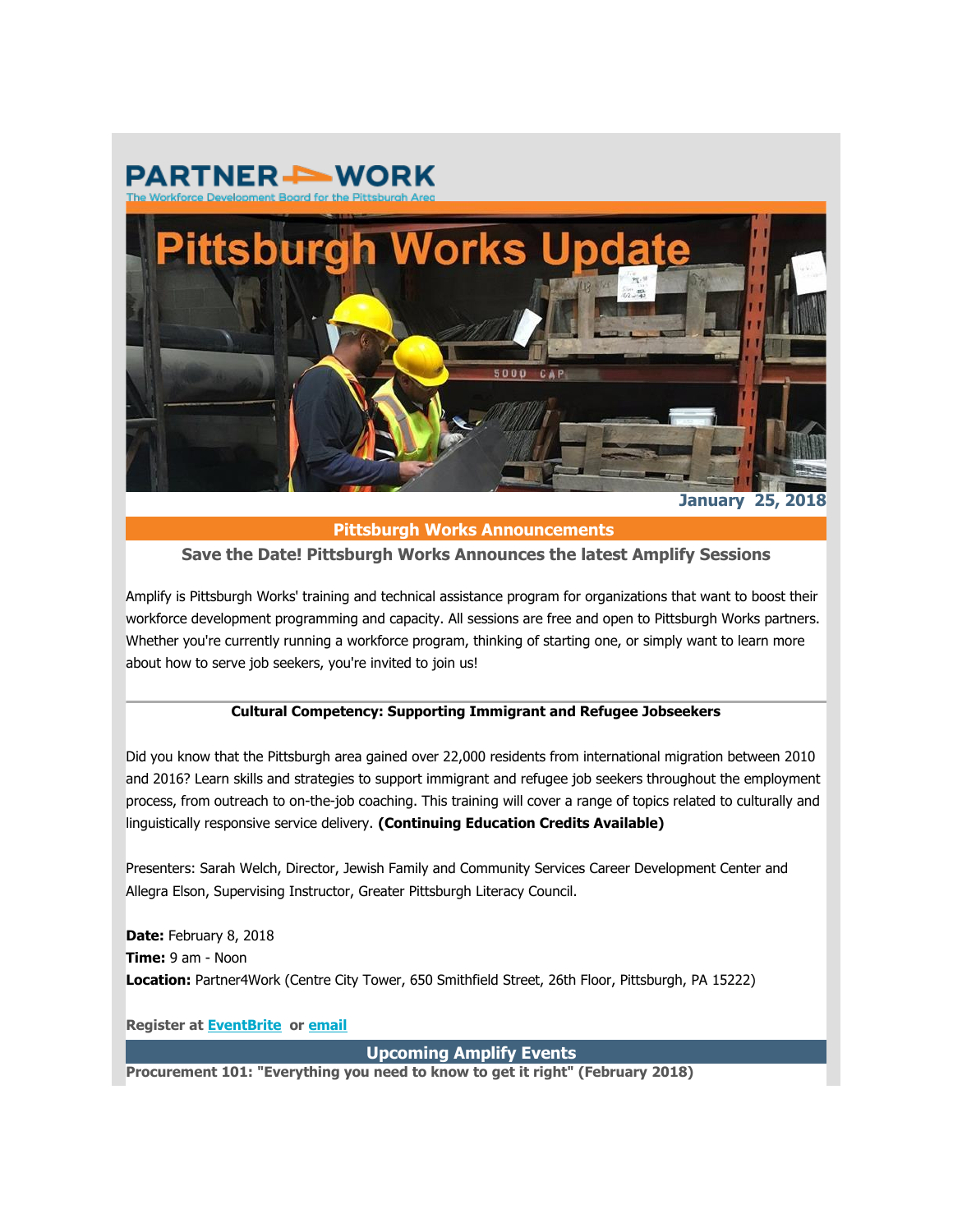**Serving Jobseekers with Criminal Backgrounds (March 2018)**

**Pittsburgh Works Regional Apprenticeship Forum (April 2018)**

| <b>Workforce Development Programs</b>                                                                             |                                                                                                        |  |  |
|-------------------------------------------------------------------------------------------------------------------|--------------------------------------------------------------------------------------------------------|--|--|
| <b>Energy Innovation Center will be starting it's next</b>                                                        | New Century Career will be starting Manufacturing                                                      |  |  |
| cohort for:                                                                                                       | 2000 (M2K)training soon. Day classes will start February                                               |  |  |
|                                                                                                                   | 12, 2018 and Night classes will start February 5, 2018.                                                |  |  |
| Introduction to Construction starting, February 26,<br>$\bullet$                                                  |                                                                                                        |  |  |
| 2018                                                                                                              | For more information you can contact by calling 1-800-                                                 |  |  |
| Surface Restoration starting, mid March 2018<br>$\bullet$                                                         | 822-9337 or Email                                                                                      |  |  |
| Painting Technician (New Course), starting March<br>$\bullet$                                                     |                                                                                                        |  |  |
| 12, 2018                                                                                                          |                                                                                                        |  |  |
|                                                                                                                   |                                                                                                        |  |  |
| For additional information about any of the following                                                             |                                                                                                        |  |  |
|                                                                                                                   |                                                                                                        |  |  |
| programs contact Chaquita Barnett, Program Director by                                                            |                                                                                                        |  |  |
| calling 412-482-3361 or <b>Email</b> .                                                                            |                                                                                                        |  |  |
|                                                                                                                   |                                                                                                        |  |  |
|                                                                                                                   | <b>Employment Opportunities</b>                                                                        |  |  |
|                                                                                                                   | City of Pittsburgh invites applications for the position of: Deputy Director, Office of Management and |  |  |
| Budget (OMB). Application will be accepted through February 12, 2018 at 4 pm.                                     |                                                                                                        |  |  |
|                                                                                                                   |                                                                                                        |  |  |
| POSITION SUMMARY: Under the immediate supervision of the Director of the Office of Management and                 |                                                                                                        |  |  |
| Budget, the Deputy Director will be primarily responsible for the development, preparation, and administration of |                                                                                                        |  |  |
| the City's annual operating budget and five-year financial forecast, the annual capital budget and capital        |                                                                                                        |  |  |
| improvement program; grants management; and asset management investment strategies that must be                   |                                                                                                        |  |  |
| integrated across both the operating and capital budgets.                                                         |                                                                                                        |  |  |
|                                                                                                                   |                                                                                                        |  |  |
|                                                                                                                   |                                                                                                        |  |  |
| Applications can be completed online.                                                                             |                                                                                                        |  |  |
| Westin Hotel current employment opportunities:                                                                    | <b>Jewish Family and Community Services (JFCS)</b>                                                     |  |  |
|                                                                                                                   | will be hosting a Staffing Agency Career Day on                                                        |  |  |
| Door Attendant - Welcome Ambassador<br>$\bullet$                                                                  | Thursday, February 1, 2018 from 9 am - Noon at 5743                                                    |  |  |
| Engineer<br>$\bullet$                                                                                             | Bartlett Street, Pittsburgh, PA 15217.                                                                 |  |  |
| Housekeeping Manager                                                                                              |                                                                                                        |  |  |

- **Painter**
- Room Attendant
- Steward / Dishwasher
- Supervisor, Food and Beverage

Interested candidates should read full job descriptions

# [online.](http://partner4work.cmail19.com/t/r-l-jrhjuitk-kjkidtjldd-t/)

**[Duquesne University's Small Business Development Center](http://partner4work.cmail19.com/t/r-l-jrhjuitk-kjkidtjldd-i/)** has introduced the new Transitioning Workers into Entrepreneurs program that assists unemployed workers and those in transition to start a new

Please register by calling Tanya Bashor at 412-586-3728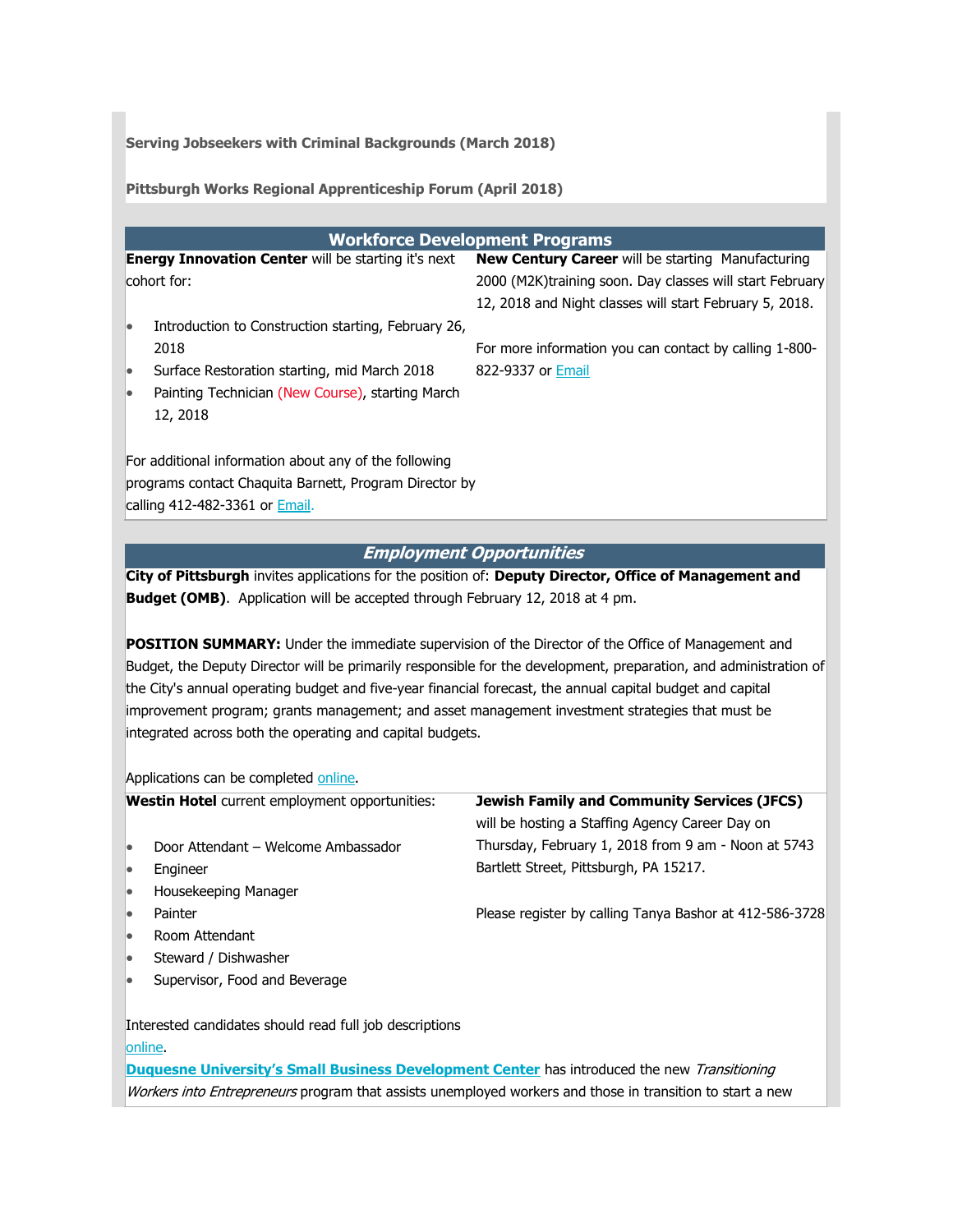business. Through the use of innovative training models and one-on-one consulting sessions that are effective and replicable, a successful new business can be started.

Join the customized 4-day entrepreneurship training program and mentoring sessions. Working in small groups will turn your idea into reality to start your own business.

Participants will learn how to:

- Register your business
- Write a business plan
- Craft a marketing strategy
- Create marketing materials
- Understand social media
- Prepare financial projections
- Seek financing resources
- Think like an entrepreneur

**Next Session:** Tuesday, March 6 through Friday, March 9, 2018 from 9:30 am to 2:30 pm **Location:** Duquesne University SBDC, 108 Rockwell Hall, 600 Forbes Avenue,

Pittsburgh, PA 16282

**Cost:** Free (Registration online is required)

**For more information:** Contact Doug Harding by [EMAIL:](mailto:hardingd@duq.edu)

Check out the following **paid internships and employment opportunities** for Veterans presented by PA CareerLink® Pittsburgh/Allegheny County

#### **Paid Internships**

- Intern 2018 Human Resources -11636641
- Health Fitness Intern Summer 2018 -11648850
- SEI Summer Internship 2018 -11648767
- Student Internship Program (Engineering Firm) 11628774
- Intern (Logistics Company) -11610454
- Market Research Summer Intern -11648053
- Internal Audit Intern -11663656
- Accounting Summer Intern -11648055
- Safety Summer Intern -11648057
- Operations Summer Intern -11652958

#### **Employment opportunities**

- Delivery Driver 11648700
- Principal IT Risk Analyst 11648010
- Security Professional 3 years Military Experience 11655195
- Fleet Technical Advisor 11648052
- Electrical Engineer 11660775
- Biostatistician 11621449
- Sales Associate (closing 2/3/18) 11592024
- Market Sales Leader 11667344
- CNC Boring Mill Machinist 11647688
- Welder II 11616208

Veterans must apply through [JobGateway](http://partner4work.cmail19.com/t/r-l-jrhjuitk-kjkidtjldd-d/) [b](http://partner4work.cmail19.com/t/r-l-jrhjuitk-kjkidtjldd-h/)y search the Veterans must apply through [JobGate](http://partner4work.cmail19.com/t/r-l-jrhjuitk-kjkidtjldd-k/)[way](http://partner4work.cmail19.com/t/r-l-jrhjuitk-kjkidtjldd-u/) by search the job posting number provided. job posting number provided.

#### **Construction Trades Careers**

You're invited to the Construction Trades Career - Community Workshops Event! Sponsored by the Builder Guild of Western PA, the Pittsburgh Penguins and the Master Builders Association of Western PA.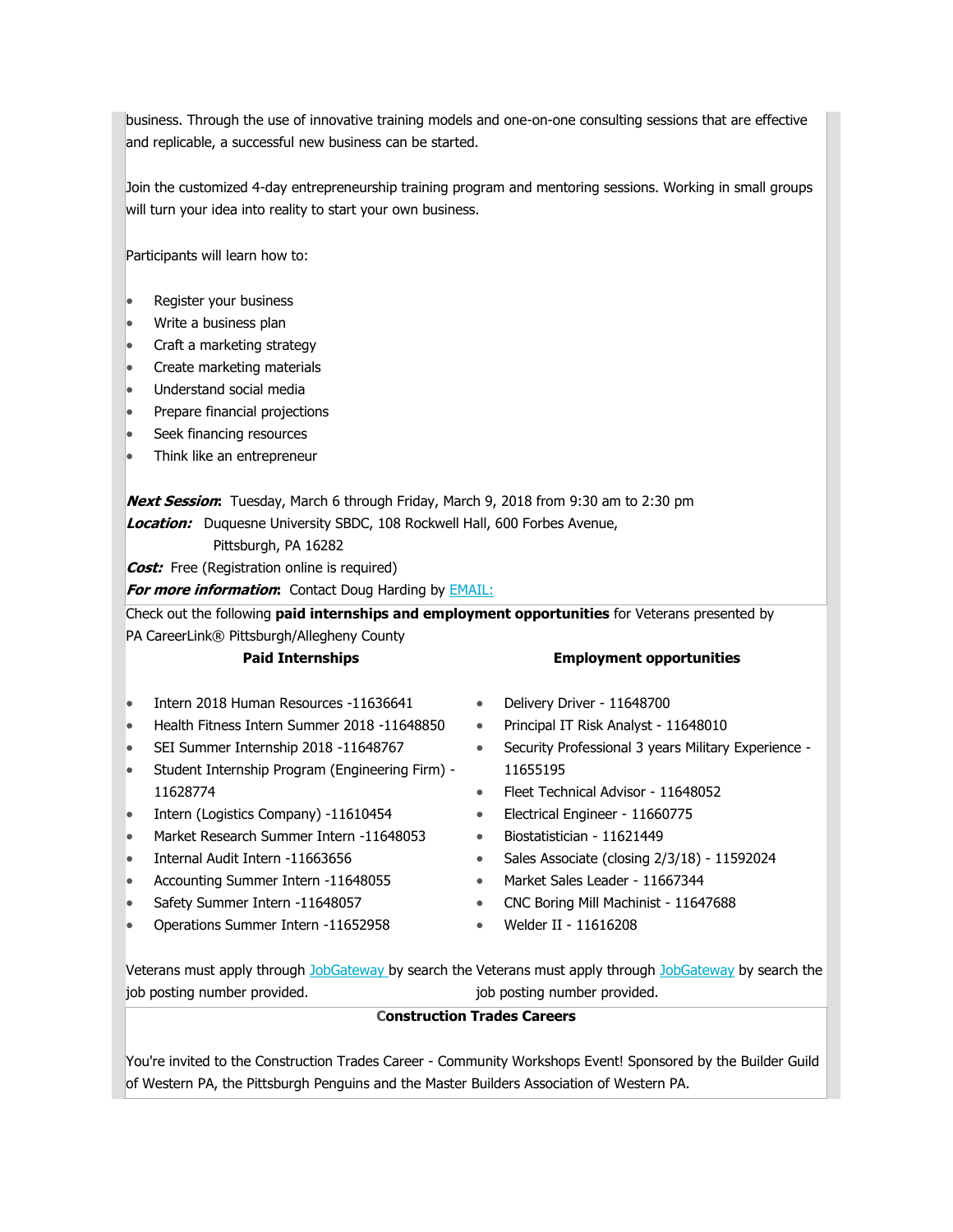Meet representatives of the Pittsburgh Region Construction Trades and Contractors to learn about the application and acceptance process into Apprenticeship Training Programs

**Date:** Saturday, January 27, 2018 **Time:** 10 am - 3 pm **Location**: PPG Paint Arena, 1001 Fifth Ave, Pittsburgh, PA 15219

#### **Community Events**

PA CareerLink® Pittsburgh/Allegheny County has developed a 2-day workshop designed to help individuals with criminal records become better prepared when searching for employment.

**Module 1** - Register on [JobGateway](https://www.jobgateway.pa.gov/jponline/JobSeeker/Registration/LoginOrRegister.aspx?tKqNSU0JOYpJCcz5ubjp6OSaIFcjw@5C7UZBd0GbZaM-BsEO5vHBiLP0tJpKp21QLxShlra1hCgVUzMScR0yYSvztSOtOh5Q) - February 12, 2018, 9 am to 11 am - Location: 2040 Ardmore Blvd., PA 15221

# **Module 2 (To attend module 2, completion of module 1 is a requirement)** - Register

on [JobGateway](http://partner4work.cmail19.com/t/r-l-jrhjuitk-kjkidtjldd-o/) February 13, 2018, 8:30 am to 3:30 pm - Location: 2040 Ardmore Blvd., Pittsburgh, PA 15221

| <b>STO-ROX Opioid Crisis Summit</b>                                                                 | The JFCS Career Development Center is presenting                                                           |  |
|-----------------------------------------------------------------------------------------------------|------------------------------------------------------------------------------------------------------------|--|
|                                                                                                     | a new women's networking series, Women in Career                                                           |  |
| Wednesday, January 31, 2018 5:00 pm - 7:30 pm                                                       | Transition: A New Year, A New You!, to be held at the                                                      |  |
| The Primary Center, 300 Ewing Rd., McKees Rocks, PA                                                 | Mt. Lebanon Library every 3rd Tuesday of each month,                                                       |  |
| 15136                                                                                               | January through April 2018, from 1 pm - 2:30 pm                                                            |  |
|                                                                                                     |                                                                                                            |  |
| RSVP online, by phone 412-331-1685 ext. 230 or In-                                                  | Register online or by calling 412-531-1912.                                                                |  |
| Person 9:30 am - 12:30 pm (Mon-Fri) at Sto-Rox                                                      |                                                                                                            |  |
| Community Resource Center.                                                                          |                                                                                                            |  |
| <b>New Computer Class!</b>                                                                          | Veterans' First Fridays This free seminar will give                                                        |  |
|                                                                                                     | Goodwill and PA CareerLink® have teamed up to offer veterans the information needed about apprenticeships, |  |
| a 5-week computer course. Individuals seeking to learn On-The-Job training, training, and education |                                                                                                            |  |
| basic computer skills such as website navigation,                                                   | opportunities for themselves and their dependents.                                                         |  |
| Microsoft, formatting, etc. register <b>HERE</b> .                                                  |                                                                                                            |  |
|                                                                                                     | Location and Times:                                                                                        |  |
| This 5-week computer class will be held every Tuesday                                               |                                                                                                            |  |
| from January 23, 2018 until February 20, 2018 from 1                                                | Friday, February 2, 2018, 9 am - 11                                                                        |  |
| pm - 3 pm at PA CareerLink® East (2040 Ardmore                                                      | am, PA CareerLink® Allegheny East, 2040                                                                    |  |
| Blvd., Pittsburgh, PA 15221. For any related question,                                              | Ardmore Blvd., Pittsburgh, PA 15221                                                                        |  |
| please call 412-436-2225.                                                                           | Friday, February 2, 2018, PA CareerLink®<br>٠                                                              |  |
|                                                                                                     | Downtown Pittsburgh, 304 Wood Street, Pittsburgh,                                                          |  |
|                                                                                                     | PA 15222,1 pm - 3 pm                                                                                       |  |
|                                                                                                     |                                                                                                            |  |
|                                                                                                     | Registration is required and can be completed                                                              |  |
|                                                                                                     | through JobGateway.                                                                                        |  |